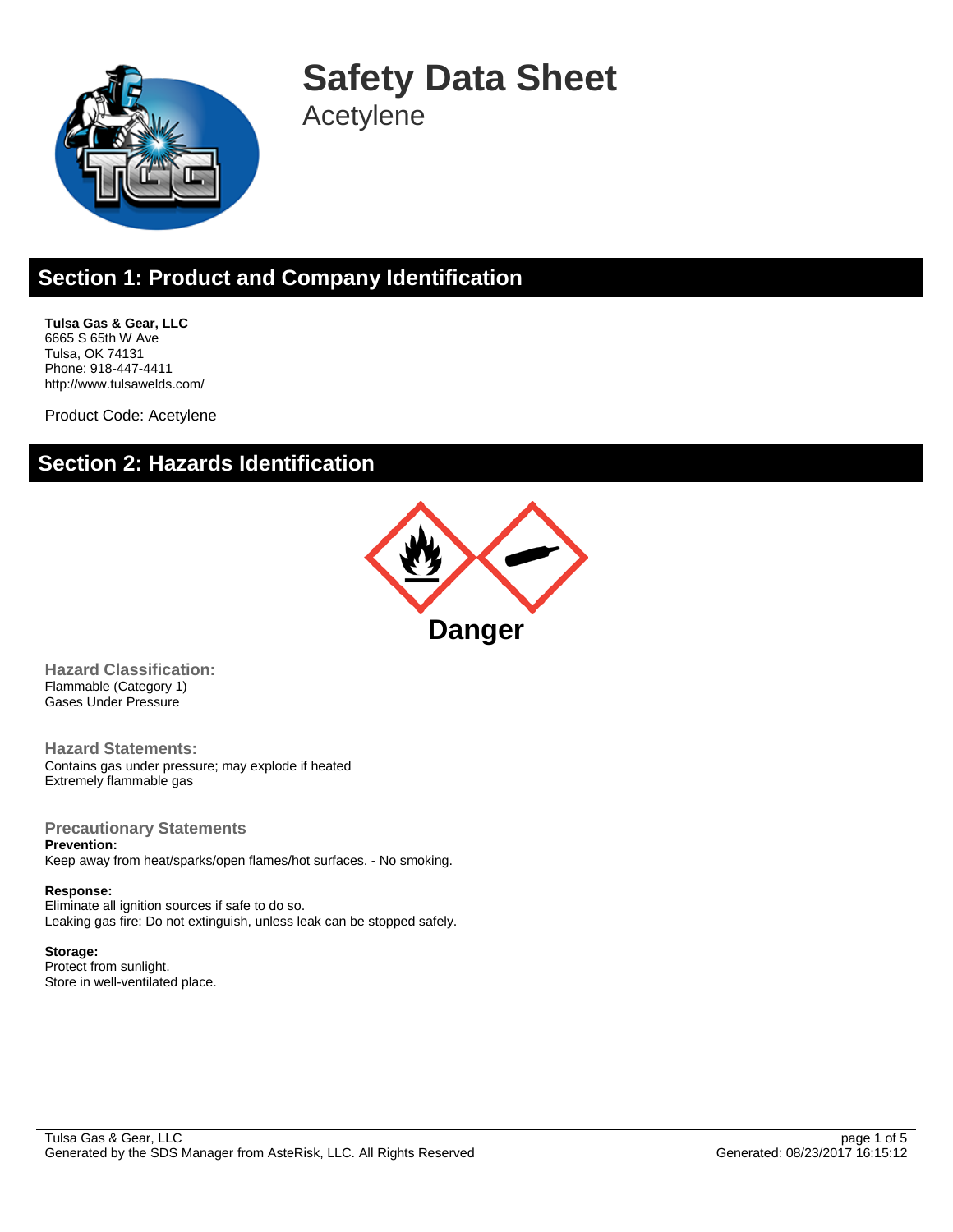

| <b>Chemical Substance</b> | <b>Chemical Family</b>   | <b>Trade Names</b>                                          |
|---------------------------|--------------------------|-------------------------------------------------------------|
| <b>ACETYLENE</b>          | Hydrocarbons, Aliphatic, | ACETYLENE; ETHYNE; WELDING GAS; ACETYLEN; ETHINE; NARCYLEN; |
| <b>DISSOLVED</b>          | Unsaturated              | <b>VINYLENE: UN 1001: C2H2</b>                              |

### **Section 4: First Aid Measures**

| <b>Skin Contact</b>                                                                                                                                                                                                                                                                                                                                            | <b>Eye Contact</b>                                                                                                                                     | Ingestion                                                                                                    | <b>Inhalation</b>                                                                                                                                                                                                                                         | Note to<br><b>Physicians</b>              |
|----------------------------------------------------------------------------------------------------------------------------------------------------------------------------------------------------------------------------------------------------------------------------------------------------------------------------------------------------------------|--------------------------------------------------------------------------------------------------------------------------------------------------------|--------------------------------------------------------------------------------------------------------------|-----------------------------------------------------------------------------------------------------------------------------------------------------------------------------------------------------------------------------------------------------------|-------------------------------------------|
| Gas: Not applicable. Liquid: If it is safe to do<br>so, remove victim to an uncontaminated area,<br>and place them in a comfortable position to<br>wait for medical attention. Immediately remove<br>contaminated clothes and shoes. Cleanse the<br>affected skin areas thoroughly with soap under<br>running water for 15 minutes. Seek medical<br>treatment. | Gas: Not applicable.<br>Liquid: Rinse the<br>affected eve<br>thoroughly for 10<br>minutes under running<br>water. Seek immediate<br>medical treatment. | Swallowing is not a<br>likely route of<br>exposure. Seek<br>medical treatment.<br>Do not induce<br>vomiting. | If it is safe to do so, remove<br>victim to fresh air, and place<br>them in a comfortable position<br>to wait for medical attention.<br>Administer oxygen or artificial<br>respiration if breathing is<br>difficult. Seek immediate<br>medical treatment. | For<br>inhalation.<br>consider<br>oxygen. |

# **Section 5: Fire Fighting Measures**

| <b>Suitable Extinguishing Media</b>                                                                   | <b>Products of</b><br><b>Combustion</b> | <b>Protection of Firefighters</b>                                                                                                           |
|-------------------------------------------------------------------------------------------------------|-----------------------------------------|---------------------------------------------------------------------------------------------------------------------------------------------|
| Carbon dioxide, regular dry chemical Large fires: Use regular<br>foam or flood with fine water spray. | Oxides of carbon                        | Respiratory protection may be needed for<br>frequent or heavy exposure.<br>Any self-contained breathing apparatus with a full<br>facepiece. |

### **Section 6: Accidental Release Measures**

| <b>Personal Precautions</b>                                                                                      | <b>Environmental Precautions</b>                             | <b>Methods for Containment</b>                                                                              |
|------------------------------------------------------------------------------------------------------------------|--------------------------------------------------------------|-------------------------------------------------------------------------------------------------------------|
| Keep unnecessary people away, isolate hazard area<br>and deny entry. Ventilate closed spaces before<br>entering. | Avoid heat, flames, sparks and<br>other sources of ignition. | Stop leak if possible without personal risk. Reduce<br>vapors with water spray. Remove sources of ignition. |
| <b>Methods for Cleanup</b>                                                                                       | <b>Other Information</b>                                     |                                                                                                             |
| Evacuate, stop leak if possible. Remove sources of ignition.                                                     | None                                                         |                                                                                                             |

# **Section 7: Handling and Storage**

| Handling                                                                  | <b>Storage</b>                                                       |
|---------------------------------------------------------------------------|----------------------------------------------------------------------|
| Keep container tightly closed in a locked area. Protect from sunlight.    | Always handle in a well ventilated area. Use only in closed systems. |
| Protect from ignition sources. Secure cylinders upright to keep them from | Open valve slowly. Close cylinder valve after each use; keep closed  |
| falling or being knocked over. Store only where temperature will not      | even when empty. Avoid contact with skin and eyes. Keep away from    |
| exceed 125 degrees F (52 degrees C).                                      | heat and ignition sources.                                           |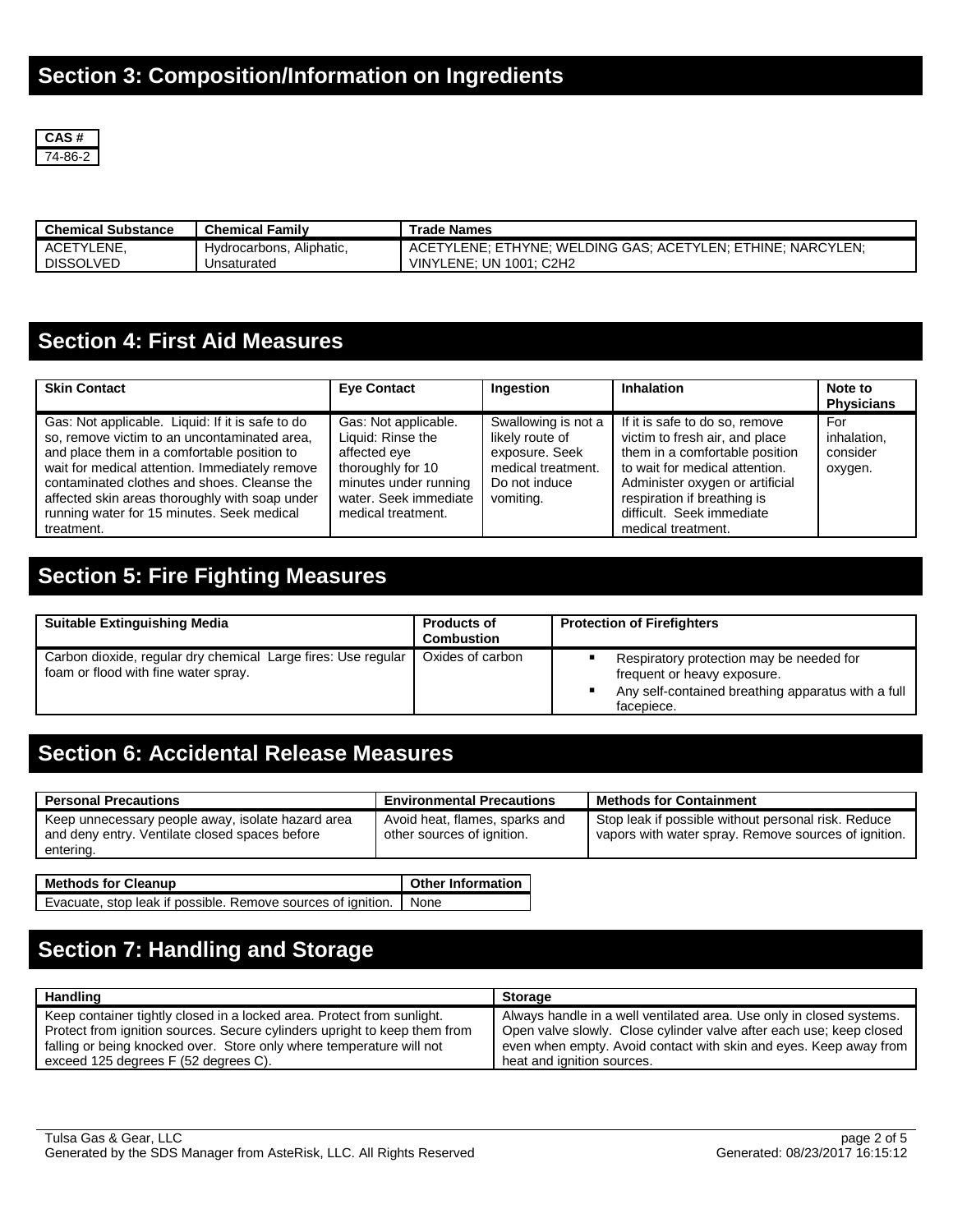#### **Exposure Guidelines**

ACETYLENE, DISSOVED: ACETYLENE: ACGIH (simple asphyxiant) 2500 ppm (2662 mg/m3) NIOSH recommended ceiling

#### **Engineering Controls**

Handle only in fully enclosed systems.

| <b>Eve Protection</b>                                               | <b>Skin Protection</b>    | <b>Respiratory Protection</b>            |
|---------------------------------------------------------------------|---------------------------|------------------------------------------|
| Wear splash resistant safety goggles with a face shield. Provide an | Wear appropriate chemical | Respiratory protection may be needed for |
| emergency eye wash fountain and shower in work area.                | resistant clothing.       | frequent or heavy exposure.              |

**General Hygiene considerations**

- **Avoid breathing vapor or mist**
- Avoid contact with eyes and skin
- **Wash thoroughly after handling and before eating or drinking**

# **Section 9: Physical and Chemical Properties**

| <b>Physical State</b> | Appearance | Color     | Change in Appearance   Physical Form |               | Odor       | `aste |
|-----------------------|------------|-----------|--------------------------------------|---------------|------------|-------|
| Gas                   | Colorless  | ∴olorless | N/A                                  | ∟iquefied qas | Sweet odor | N/A   |

| <b>Flash Point</b>                                                                                                                | <b>Flammability</b> | <b>Partition</b><br><b>Coefficient</b>                            | Autoignition<br>Temperature | <b>Upper Explosive Limits</b>                                                                                                            | Lower<br><b>Explosive</b><br>Limits |
|-----------------------------------------------------------------------------------------------------------------------------------|---------------------|-------------------------------------------------------------------|-----------------------------|------------------------------------------------------------------------------------------------------------------------------------------|-------------------------------------|
| Flammable gas. Can be ignited at<br>all normal temperatures. A flash<br>point of $0 \text{ F}$ (-18 C) (CC) has<br>been reported. |                     | $2691.53$ (log =<br>3.44) (estimated<br>from water<br>solubility) | 581 F (305 C)               | 81%; 100% if there is a substantial<br>energy ignition source, and under<br>certain conditions of pressure.<br>container size and shape. | 0.025                               |

| <b>Boiling</b><br>Point                                                                                                 | Freezing<br><b>Point</b> | Vapor<br><b>Pressure</b> | Vapor<br><b>Density</b> | <b>Specific</b><br>Gravity | Water<br><b>Solubility</b> | рH                | Odor<br><b>Threshold</b>                                                                                                                                                  | Evaporation<br>Rate | <b>Viscosity</b>   |
|-------------------------------------------------------------------------------------------------------------------------|--------------------------|--------------------------|-------------------------|----------------------------|----------------------------|-------------------|---------------------------------------------------------------------------------------------------------------------------------------------------------------------------|---------------------|--------------------|
| $-103 F$<br>(-75 C)<br>@ 170<br>kPa<br>abs<br>(24.7)<br>psi abs)<br>or 69<br>kPa<br>gage<br>$(10 \text{ psi})$<br>gage) | <b>Not</b><br>available  | 760<br>$mmHg$ @<br>-84 C | 0.9<br>$(Air=1)$        | <b>Not</b><br>applicable   | $0.94\%$ @<br>25 C         | Not<br>applicable | 240 mg/m3<br>(226 ppm)<br>(detection)<br>$(4)$ ; 657<br>mg/m3<br>(620 ppm)<br>(not<br>specified)<br>$(8)$ 1300-<br>2750<br>mg/m3<br>(1222-2585<br>ppm) (not<br>specified) | Not<br>applicable   | 0.010 cP<br>@ 20 C |

| Molecular<br>Weight | <b>Molecular</b><br>Formula | <b>Density</b>     | Weight per<br><b>Gallon</b> | <b>Volatility by</b><br>Volume | Volatility        | <b>Solvent Solubility</b>                       |
|---------------------|-----------------------------|--------------------|-----------------------------|--------------------------------|-------------------|-------------------------------------------------|
| 26.04               | H-C-C-H                     | 1.1747 a/L @<br>0C | Not available               | Not available                  | Not<br>applicable | Soluble: Acetone, benzene,<br>chloroform, ether |

# **Section 10: Stability and Reactivity**

| <b>Stability</b>                                                   | <b>Conditions to Avoid</b>                                         | <b>Incompatible Materials</b>                                                                                                                                                                                                                                         |
|--------------------------------------------------------------------|--------------------------------------------------------------------|-----------------------------------------------------------------------------------------------------------------------------------------------------------------------------------------------------------------------------------------------------------------------|
| May decompose<br>violently on heating. May<br>explode when heated. | May decompose<br>violently on heating. May<br>explode when heated. | Metals, halogens, oxidizing materials, metal carbide, reducing agents, halo carbons<br>BRASS. CALCIUM HYPOCHLORITE, COPPER, MERCURY AND SILVER SALTS.<br>HALOGENS, HEAVY METALS, HYDRIDES, LIQUID NITROGEN, NITRIC ACID,<br>OXYGEN, OZONE, PERCHLORIC ACID, POTASSIUM |

#### **Hazardous Decomposition Products Possibility of Hazardous Reactions**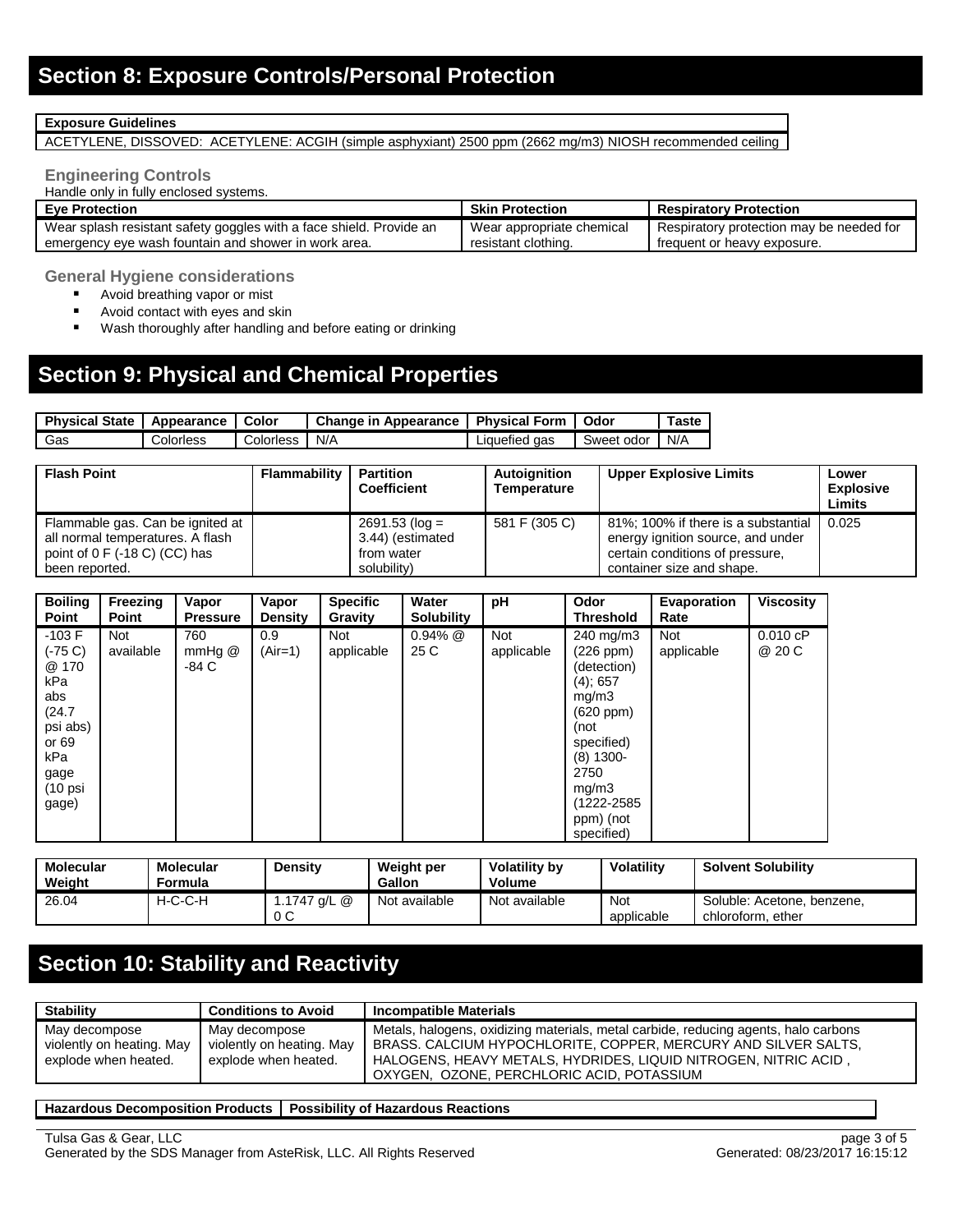| <b>Products</b><br>Hazardous<br>: Decomnosition | Reactions<br>. Possibility<br>∵ Hazardous .<br>ωı                                                                                           |
|-------------------------------------------------|---------------------------------------------------------------------------------------------------------------------------------------------|
| Hvdroaen                                        | . accelerators<br>and/or<br>∵ initiators.<br>curing agents.<br>Avoid<br>∵heat<br>J contact with<br>Polymerizes.<br>with<br>i evolution of 1 |

### **Section 11: Toxicology Information**

#### **Acute Effects**

| Oral LD50   | Dermal<br><b>LD50</b> | <b>Inhalation</b>                                                                                            |
|-------------|-----------------------|--------------------------------------------------------------------------------------------------------------|
| Not         | <b>Not</b>            | Central nervous system depression, difficulty breathing, asphyxiant nausea, vomiting, chest pain, wheezing,  |
| established | established           | headache, drowsiness, dizziness, loss of coordination, bluish skin color, suffocation, lung congestion, coma |

| <b>Eye Irritation</b>                                | Skin Irritation   Sensitization |  |
|------------------------------------------------------|---------------------------------|--|
| No information on significant adverse effects   Rash |                                 |  |

#### **Chronic Effects**

| <b>Carcinogenicity   Mutagenicity</b>               |  |  | Reproductive Effects   Developmental Effects |  |  |  |
|-----------------------------------------------------|--|--|----------------------------------------------|--|--|--|
| Not established I Not established I Not established |  |  | No data                                      |  |  |  |

### **Section 12: Ecological Information**

#### **Fate and Transport**

| Eco toxicity                                                                                                                                                                           | <b>Persistence / Degradability</b>                                           | <b>Bioaccumulation / Accumulation</b>                         | <b>Mobility in Environment</b>                             |
|----------------------------------------------------------------------------------------------------------------------------------------------------------------------------------------|------------------------------------------------------------------------------|---------------------------------------------------------------|------------------------------------------------------------|
| Fish toxicity: Not<br>available<br>Invertibrate toxicity:<br>Not available<br>Algal toxicity: Not<br>available<br>Phyto toxicity: Not<br>available<br>Other toxicity: Not<br>available | Relatively non-persistent in the<br>environment. Highly volatile from water. | Accumulates very little in the bodies<br>of living organisms. | Not expected to leach through the<br>soil or the sediment. |

# **Section 13: Disposal Considerations**

Dispose in accordance with all applicable regulations. Subject to disposal regulations: U.S. EPA 40 CFR 262. Hazardous Waste Number(s): D001. D<sub>003</sub>.

### **Section 14: Transportation Information**

### **U.S. DOT 49 CFR 172.101**

| <b>Proper</b><br><b>Shipping</b><br>Name | ID<br><b>Number</b> | Hazard<br><b>Class or</b><br><b>Division</b> | Packing<br>Group  | Labeling<br><b>Requirements</b> | <b>Passenger Aircraft</b><br>or Railcar Quantity<br>Limitations | <b>Cargo Aircraft</b><br><b>Only Quantity</b><br>Limitations | <b>Additional</b><br><b>Shipping</b><br><b>Description</b> |
|------------------------------------------|---------------------|----------------------------------------------|-------------------|---------------------------------|-----------------------------------------------------------------|--------------------------------------------------------------|------------------------------------------------------------|
| Acetylene,<br>dissolved                  | UN1001              | 2.1                                          | Not<br>applicable |                                 | Forbidden                                                       | 15 kg                                                        | N/A                                                        |

#### **Canadian Transportation of Dangerous Goods**

| <b>Shipping Name</b>          |     | UN Number   Class   Packing Group / Risk Group |
|-------------------------------|-----|------------------------------------------------|
| Acetylene, dissolved   UN1001 | 2.1 | Not applicable                                 |